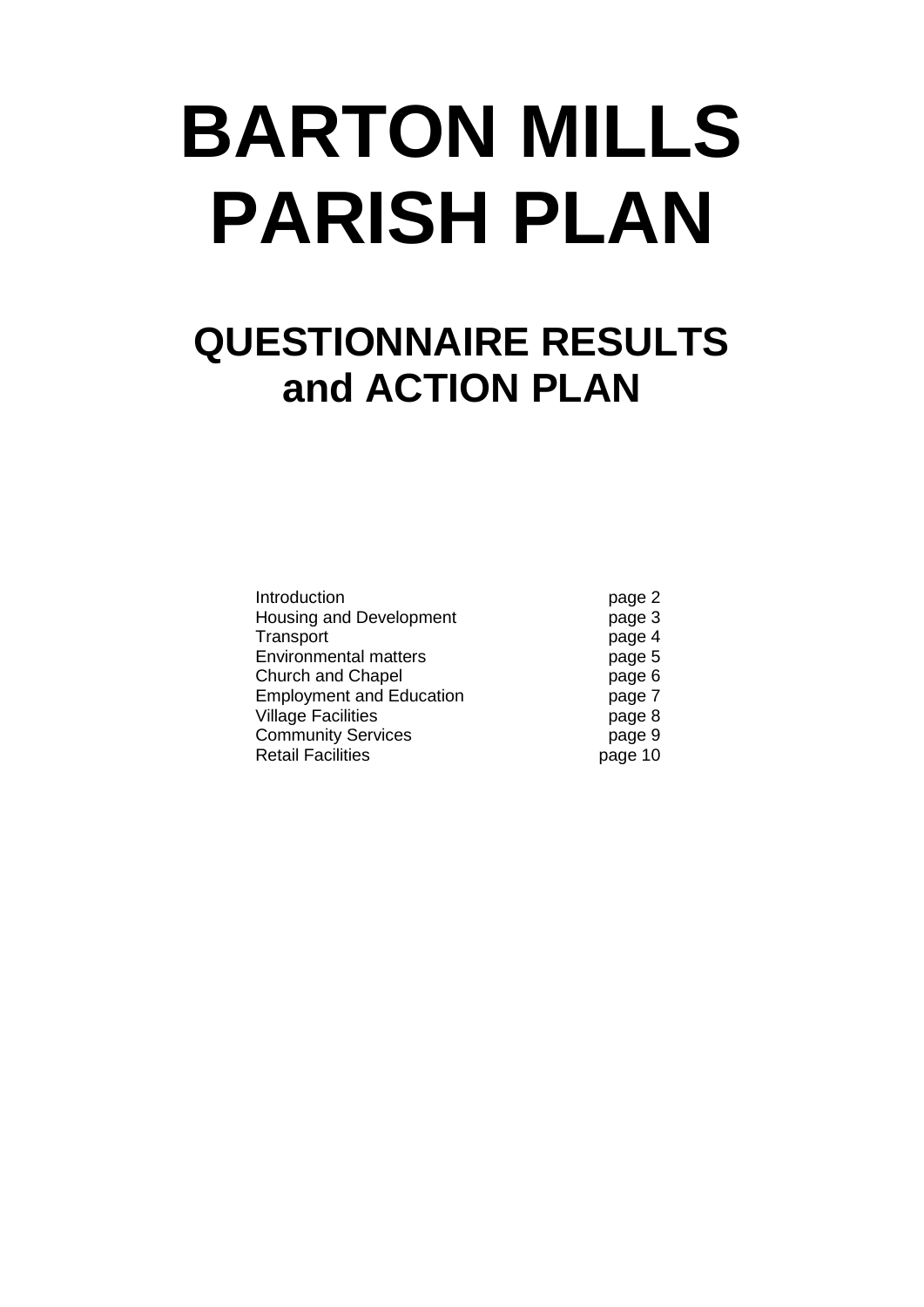#### **Introduction**

The Parish Council with support from the Countryside Agency took the decision in 2002 to prepare a Barton Mills Parish Plan.

A Steering Group was appointed with representatives from village residents and from the various organisations. The Steering Group members are:-

| Glynn East Chairman |                                    | Roger Higgins           |
|---------------------|------------------------------------|-------------------------|
|                     | James Bercovici Plan Administrator | <b>Frances Lewis</b>    |
| <b>Robert Lewis</b> | Treasurer                          | David Little            |
| Pamela Boura        |                                    | <b>Steve Mullender</b>  |
| Sarah Crawford      |                                    | <b>Faith Rutterford</b> |
| <b>Marie Davis</b>  |                                    | <b>Elsie Smart</b>      |
| Amin Harji          |                                    |                         |

Ongoing support was also provided by representatives of Suffolk ACRE.

The following report provides a summary of the results of the Plan Questionnaires.

208 completed Questionnaires were completed by 517 residents and returned out of 350 delivered, representing a response rate of about 60%. Although lower than the Steering Group's target response rate of 75%, it is considered that the findings can be used as representing a wide range of opinions within the Parish.

Of the 208 Questionnaires returned over 90% indicated homes that were owner occupied. The returns for private rented housing of 4.3% appear to be lower than thought by the Steering Group in recognition of the significant USAF population in the village. The lower figure is believed to be a consequence of the low return rate generally from American families.

The following points of interest are noted and drawn from the Questionnaires:-

• The demographic profile is similar to a typical rural Suffolk village with

15.4% under 25 27.4% in the age range 25-44 37% in the age range 45-64 and 20.2% above retirement age

• The response to the qustion about how long people have lived in the village reveals an apparent significant turnover of residents but equally a significant proportion of long term residents with

30.3% resident for less than 5 year 28.8% resident for between 6 and 15 years 21.4% resident for between 16 and 25 years

and

19.5% resident for longer than 26 years

People have apparently come to live in Barton Mills for a wide variety of reasons with perhaps the most important being represented by 25% coming for work related reasons. The Questionnaires also show that over 6% come to the village as part of the USAF service personnel or their families.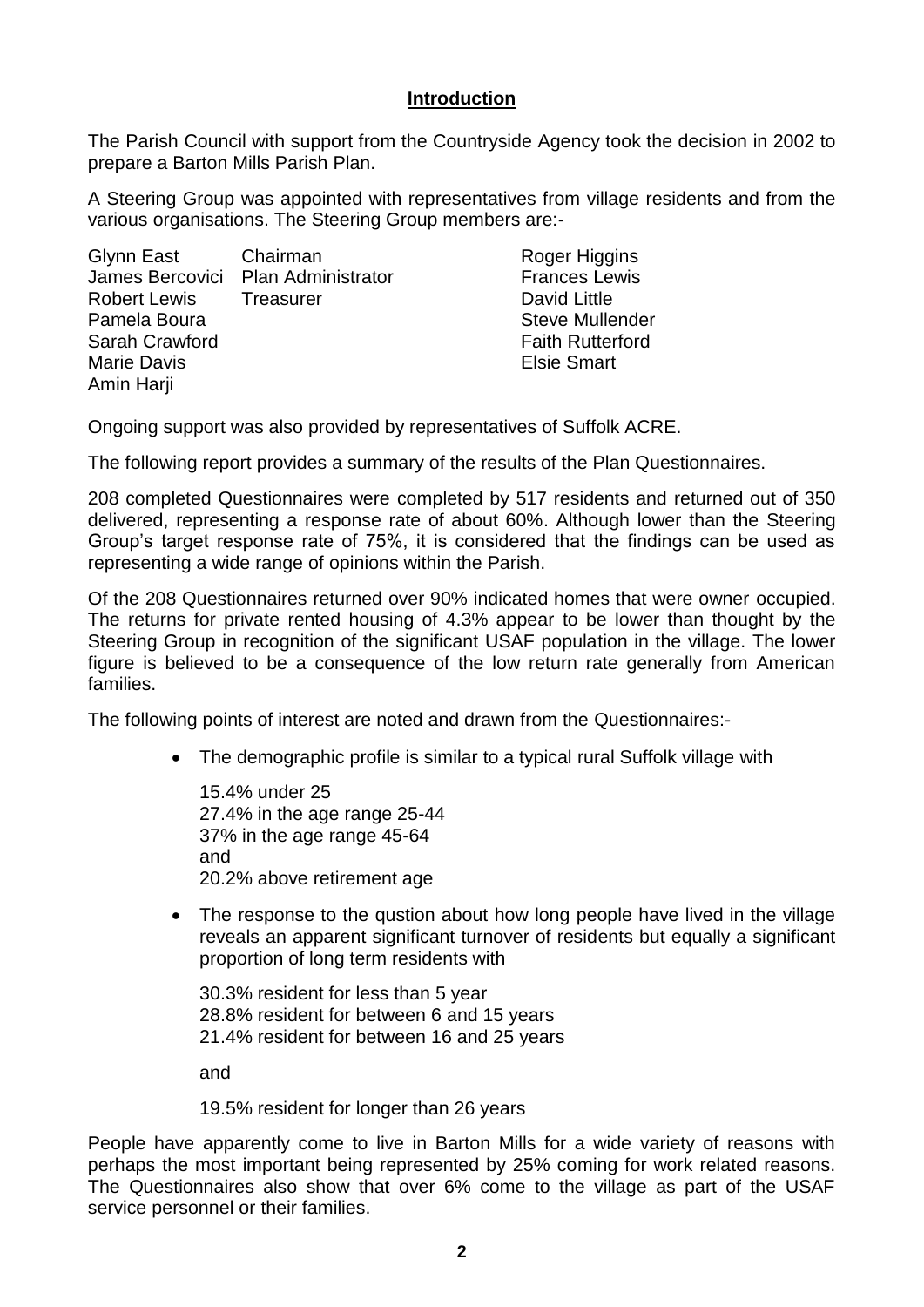## **Housing and Development**

There was only very limited support for large scale housing developments in the village, but general support for small scale infill development in accordance with current planning policy. Of the 428 respondents to the question, 105 or 25.6% were opposed to any further development. It was widely considered that in any new development, small family homes were preferred.

The survey established that the community is equally divided as to whether commercial development providing employment should be encouraged in the Parish. There was only limited support for the provision of shops and leisure facilities and to a lesser extent, a hotel. There was little support for the provision of offices and light industry.

There is little support for the development of tourism opportunities although significant support for the increase in bed and breakfast facilities

The proposition that a Village Design Statement be prepared for future housing development received support from 76% of respondents.

- **ACTION 1** To prepare and publish a Village Design Statement in consultation with Forest Heath District Council Planning Department.
- **ACTION 2** Consult with the English Tourist Board with a view to encouraging the growth of bed and breakfast facilities.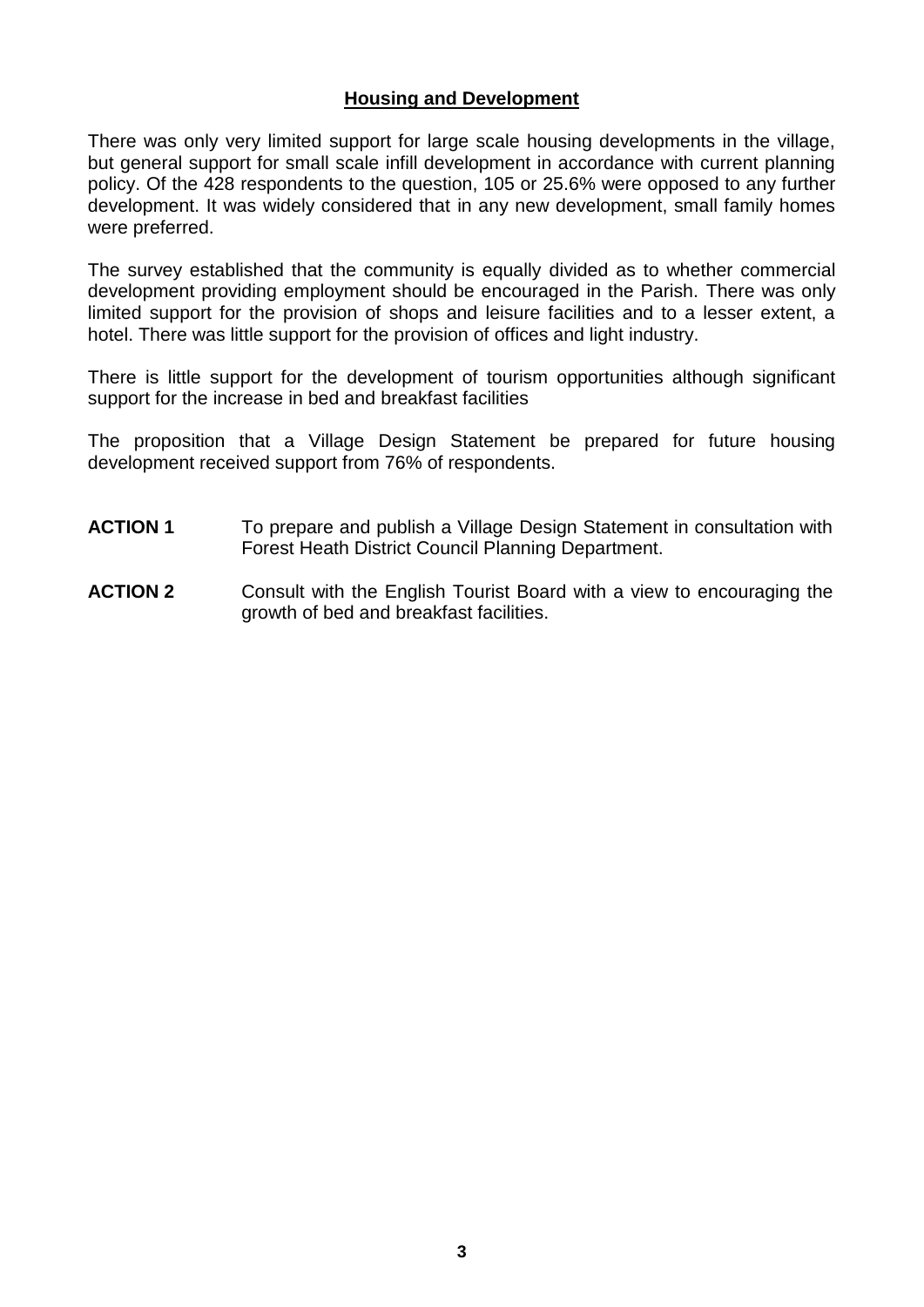# **Transport**

Not surprisingly, the car is the most popular means of transport to work (89%). Only 3.3% of residents use public transport for journeys to work whilst only 1.6% cycle and 4.2% walk to work.

Of the small number of residents who use public transport, i.e. 95, the reasons stated are for shopping, medical visits and social and leisure activities. The majority of respondents rated the bus service either reasonable or poor in relation to route, timetable reliability, cost, access for those with disabilities and bus stop location.

A comparison of the small number using the bus service against the general negative view of the bus service by a much larger of respondents would suggest that an improved service would attract more passengers.

The general opinion is that the taxi services provided are adequate for most people's needs.

Speeding traffic was perceived to be a danger in the village with 72% of residents wishing to see stricter enforcement of the existing speed limits. There was significant support for the introduction of more restrictive speed limits and the introduction of a traffic calming scheme.

In response to the question about the adequacy of the existing footways for people with disabilities or pushchair or wheel chair users, only 6% rated them as good whilst 70% rated them as reasonable or poor.

- **ACTION 3** To discuss with the local Bus Company the possibility of identifying the transport needs within the village with a view to implementing improvements to the service.
- **ACTION 4** To lobby Suffolk County Council to enhance road safety in the Parish including traffic calming and more restrictive speed limits.
- **ACTION 5** To lobby Suffolk County Council to improve footways for people with disabilities and pushchair and wheelchair users.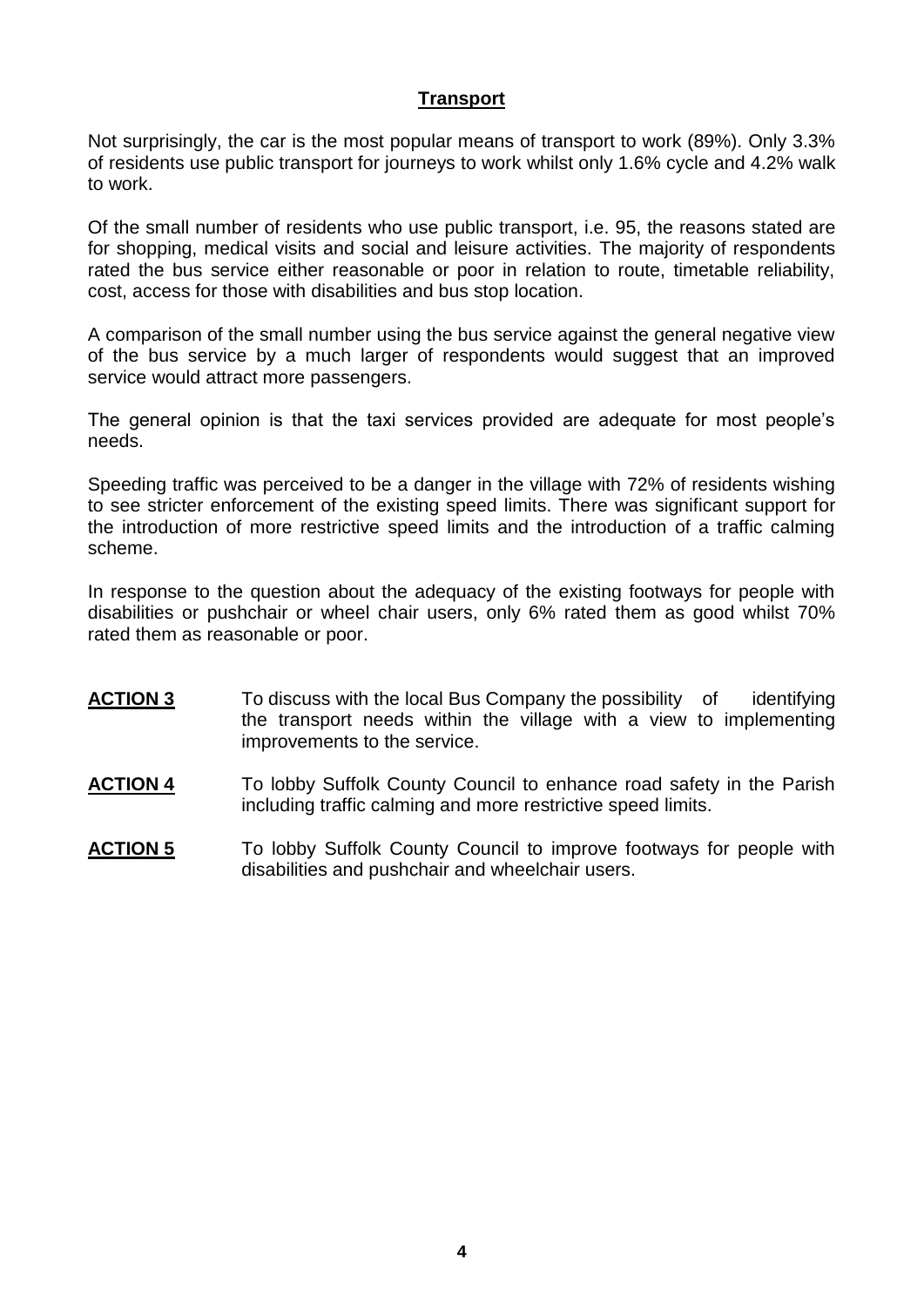#### **Environmental Matters**

It is clear that the features of the countryside in and around Barton Mills are very important to residents of the Parish. The survey indicated widespread support for the protection, in particular, of the village green, the River Lark and in general the protection of hedges, ditches, walls and meadows.

When considering what could be done to improve the environment, the most important needs identified included litter removal, the protection of trees, the management of roadside verges, the reduction of the impact of traffic through noise and parking of footways, the improvement of access across the River Lark by improving the footbridges, keeping hedges tidy and improving access to rights of way. There was support for the recycling programme recently introduced to protect the local environment. It was also perceived that improved public transport and car sharing would enhance the local environment.

In response to the question about keeping Barton Mills clean and tidy, 40% supported the idea of paying for a Village Litter Warden or Road Sweeper. Similarly 36% of residents supported the idea of 'Spring Cleaning Day'.

- **ACTION 6** To establish and improve existing working relations with other organisations to establish plans and procedures to ensure the protection of the village green, the River Lark, hedges, ditches, walls and meadows.
- **ACTION 7** To lobby the Suffolk County Council to improve verge and hedges maintenance.
- **ACTION 8** To consider the employment of a Village Litter Warden or Road Sweeper to keep the village clean and tidy.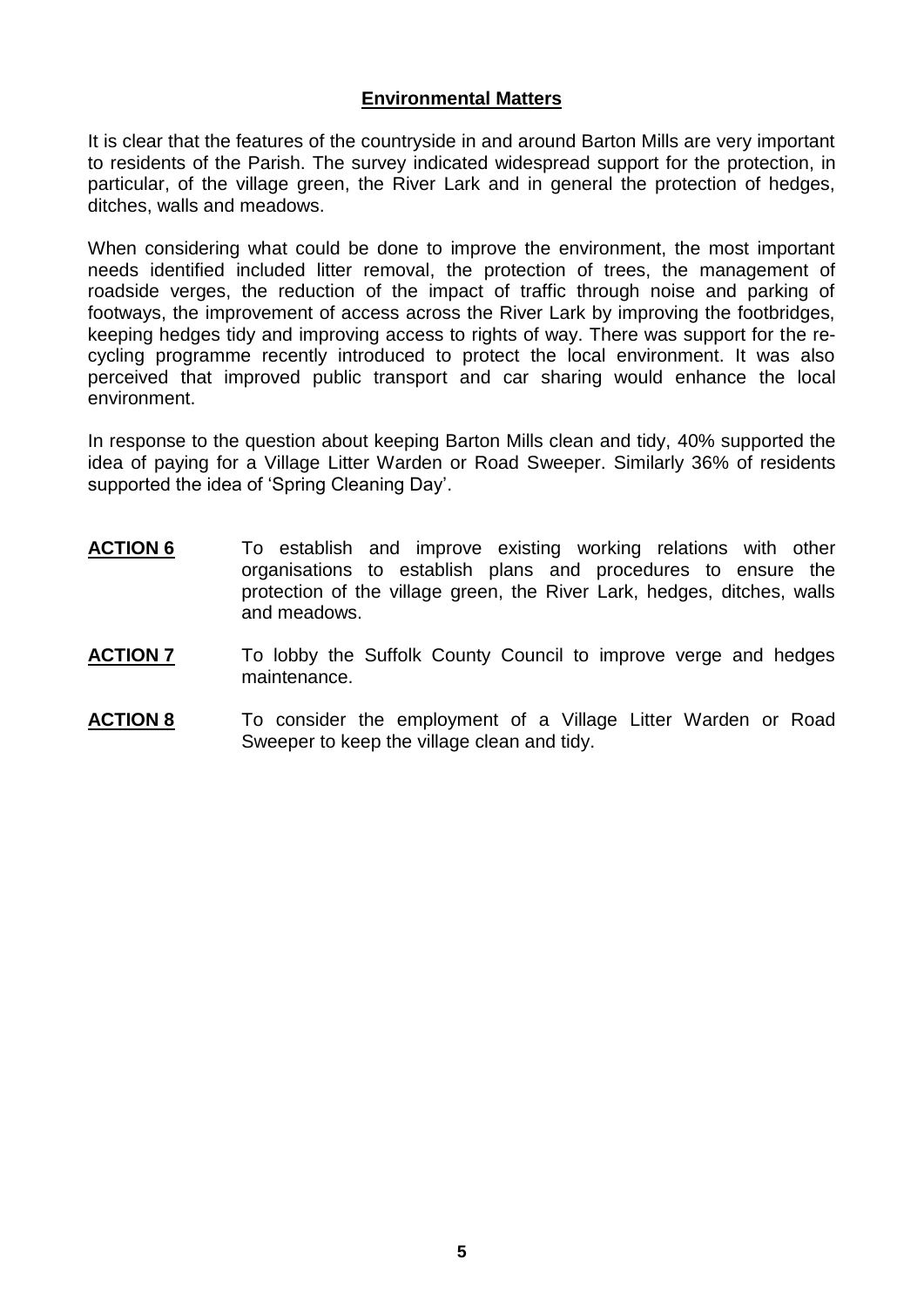# **Church and Chapel**

Respectively, 78 and 16 people described themselves as active members of St Mary's Church and the Baptist Chapel.

The Parish Questionnaire identified that the Church is an important primarily as an historic building and as a focal point for the community. Over 100 residents identified the Church as very important for Sunday worship, weddings, funerals and baptisms.

There is widespread support for the current practice of the Parochial Church Council of using the Church for concerts and meetings. The use of the Church for other activities also received support.

**ACTION 9** To offer support to the St Mary's Parochial Church Council to develop the use of the church building for wider community activities.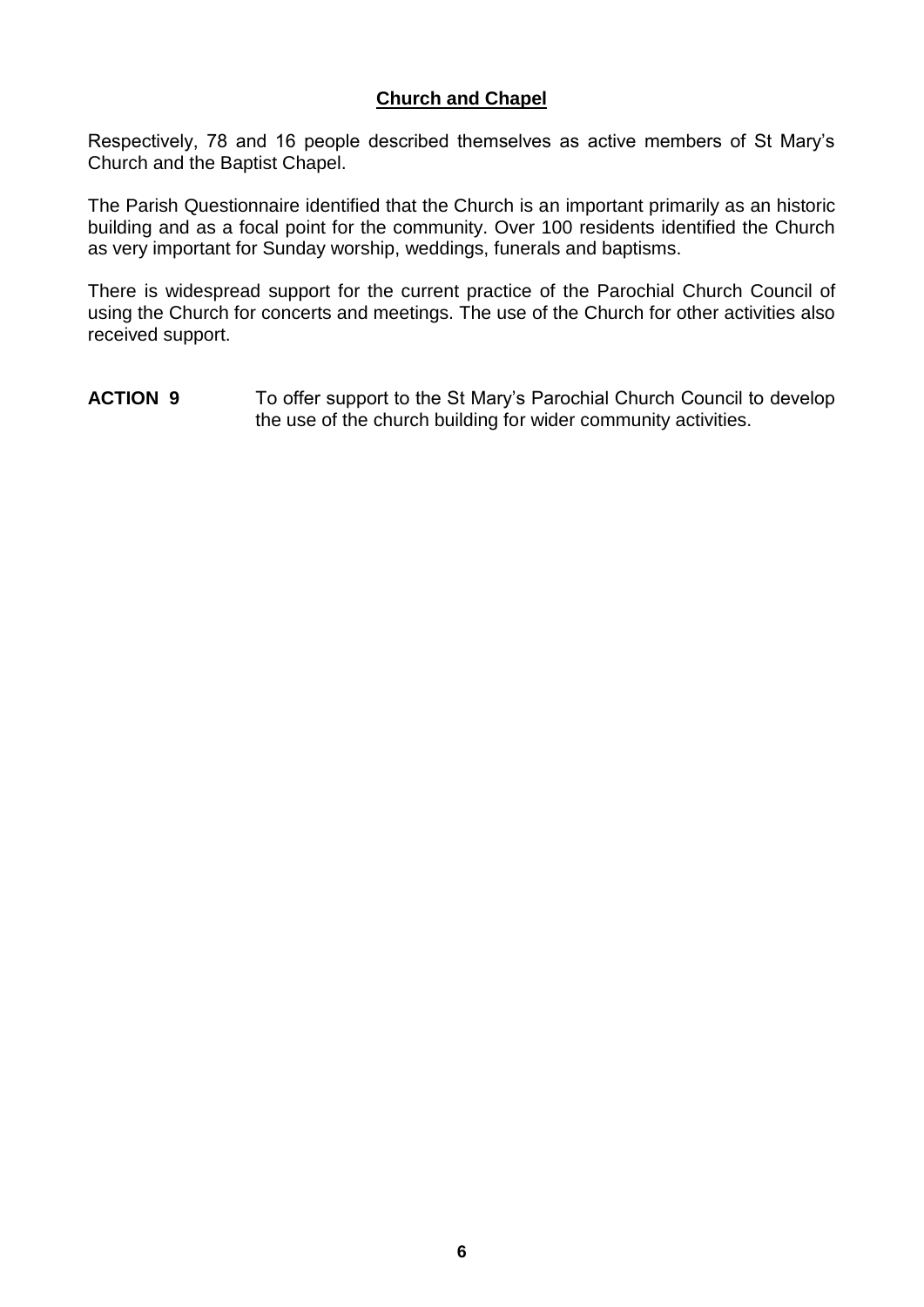# **Employment and Education**

As expected, the unemployment rate in Barton Mills is very low: of those responding less than 1% said they were unemployed.

It is interesting to note that of those in employment, almost 60% work locally either in Barton Mills (13%), in Mildenhall (15%) or within 10 miles of the village (29%).

There is a significant body of opinion in the village that indicated that they needed childcare facilities ranging from the provision facilities of the pre-school age group to the provision of after school clubs and some form of holiday play scheme.

70 people thought that Barton Mills needed adult education classes.

- **ACTION 10** To provide a parish forum to explore the needs for childcare facilities and establish initial recommended courses of action.
- **ACTION 11** To liaise with the Suffolk County Council Adult Education Service with a view to exploring the development of a wider range of classes.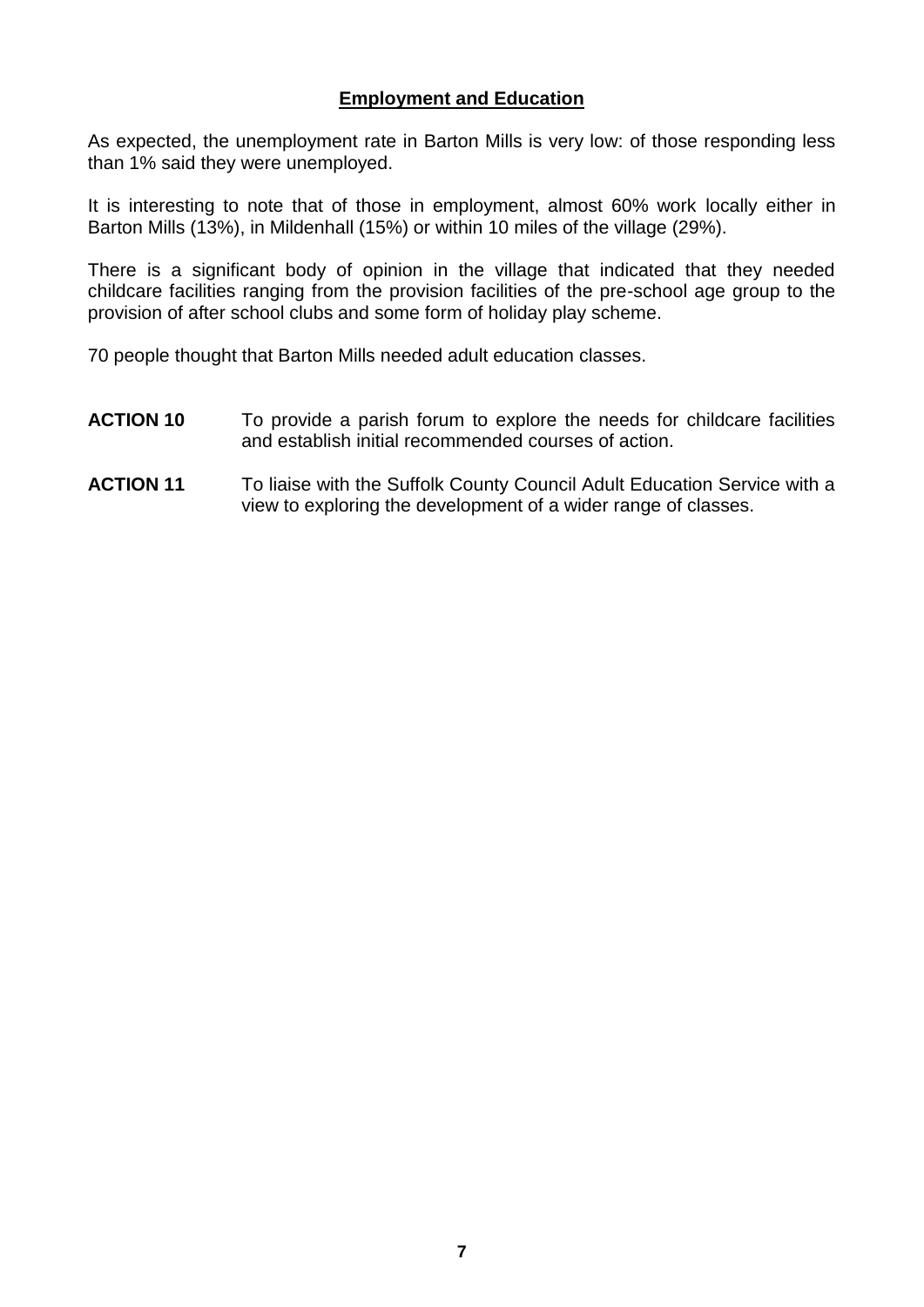#### **Village Facilities**

The children's playground facilities on the village green were considered either good or reasonable by 230 people (62% of respondents) but there was little support for the Skateboard Park. Only 34 people were in favour of the full-sized ramp and a further 57 in favour of a scaled down version.

Although there was a wide range of both sporting and social activities identified and interest shown in the returned Questionnaires, the numbers for each was low. However, there was sufficient interest in the forming of an Art Club, a Gardening Club, a Music Society, a Rambling Club and a Wine Tasting Society to make these initiatives worth pursuing.

Generally people were able to make full use of the public venues in Barton Mills without difficulty. There was considerable support for the development and improvement of the Village Hall.

The Barton Miller is received by each household in the village with the vast majority of residents regularly reading it and considering it to be a good publication. There is a widely held view however that the Barton Miller should include more articles on leisure, the arts, sport, local news, local events and Parish Council proceedings.

- **ACTION 12** To encourage the formation of new hobby and leisure clubs and organisations by holding an introductory event in the Village Hall.
- **ACTION 13** To support the Village Hall Management Committee in the improvement and development of the hall's facilities and long term viability.
- **ACTION 14** To encourage greater community involvement in the submission of articles for the Barton Miller.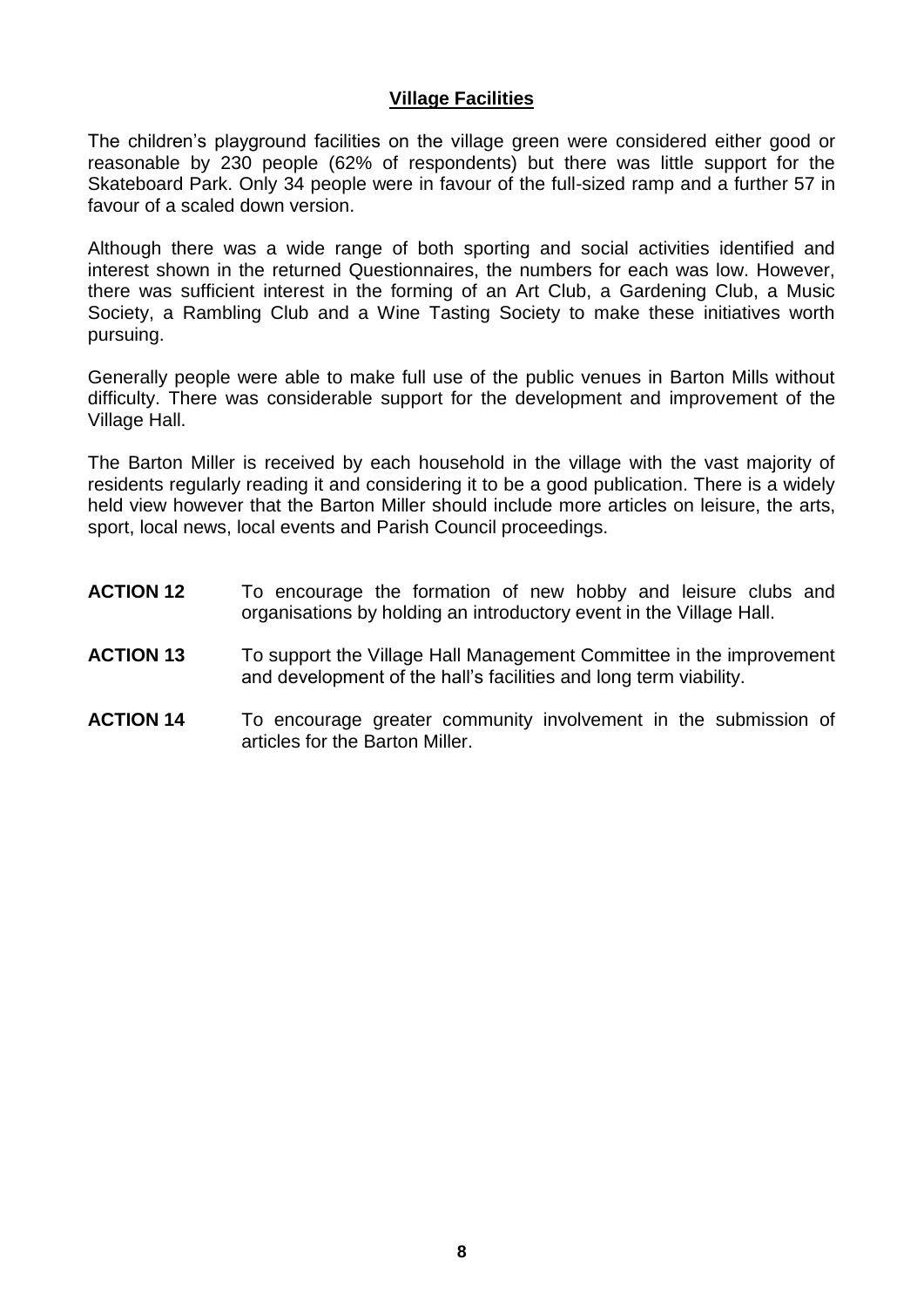## **Community Services**

There is evidence that a small number of people in the village experience difficulties in collecting medical prescriptions.

Most people rated the delivery of the emergency services and hospital transport as reasonable or good. However, respectively 24 and 46 people using the service rated the police emergency response and general services as poor. Over 75% of the responses considered that a greater police present was needed in the village and almost 60% thought improved street lighting was required.

149 people believed there was a need for a 'good neighbour' support scheme in the village which would perhaps formalise the existing support networks.

- **ACTION 15** To compile a list of volunteers willing to collect medical prescriptions. (Also see ACTION 17)
- **ACTION 16** To present a copy of the Action Plan to the local Police and establish a liaison link to discuss ongoing matters.
- **ACTION 17** To consider organising a Good Neighbour Scheme and ask the St Mary's Parochial Church Council to formalise the existing village support network.